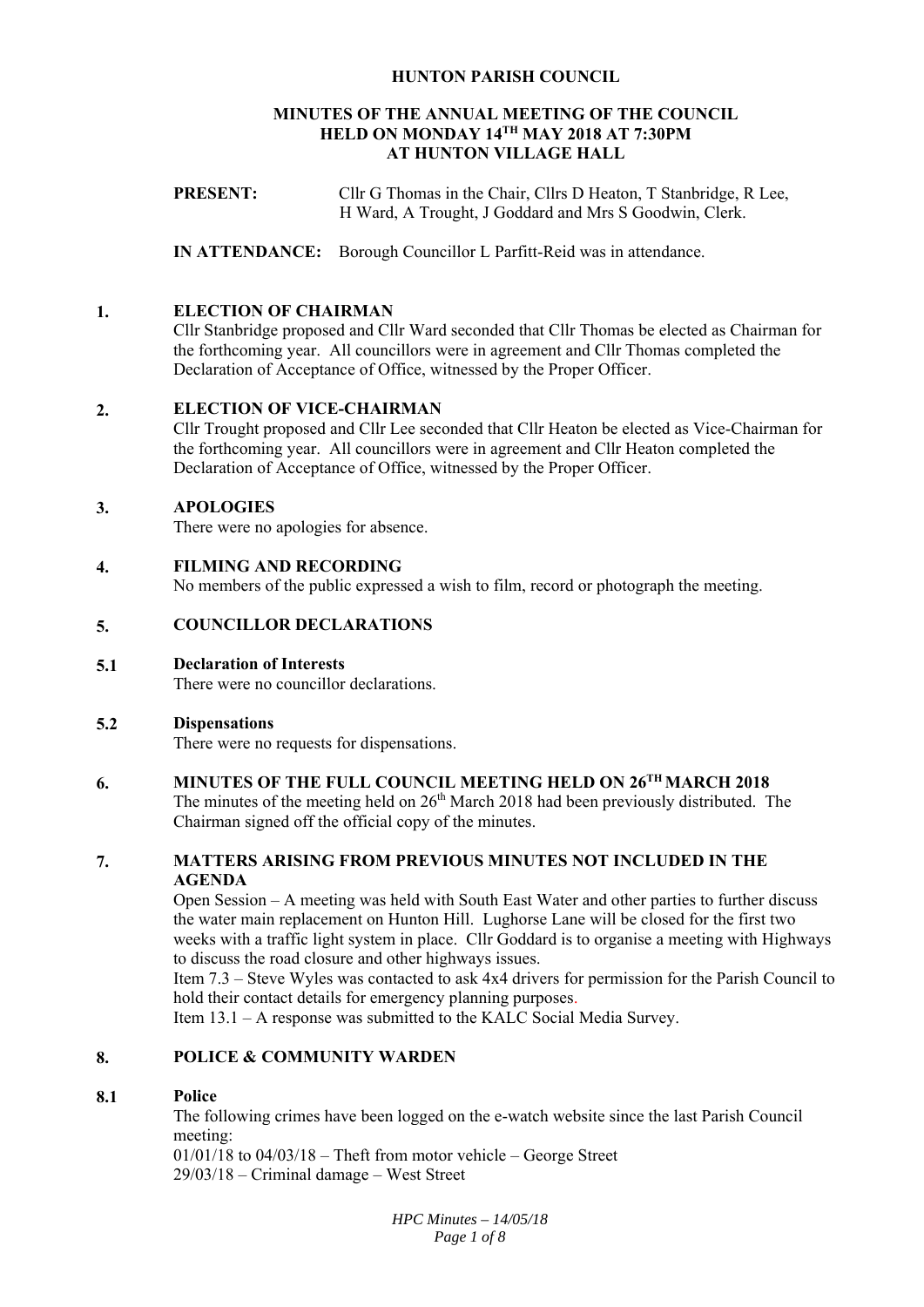#### **8.2 Community Warden**

Adam McKinley was unable to attend the meeting and had not provided a report.

#### **8.3 Huntonwatch**

Steve Wyles provided the following report on Huntonwatch:

A spate of vandalism to cars was reported in Hunton and surrounding areas. Police stopped a car and arrested the occupants on suspicion of vandalism when they found catapults and stones in the vehicle. A vehicle in the Redwall Lane area had also been targeted a number of times since late last year - we have no record of any arrests in connection with these incidents. A lighting bar was removed from a vehicle on Heath Road - although this is outside the village it was reported to Huntonwatch via Facebook.

#### **9. LOCAL COMMUNITY**

#### **9.1 King George V Playing Field**

The Chairman of the King George V Playing Committee, Simon Taylor, was unable to attend the meeting. Cllr Heaton provided a report on the last meeting, held on  $9<sup>th</sup>$  May: Tom Goodchild (Hunton Football Club) joined the Committee and became a Trustee. Health and safety – three MBC reports have been received. No issues noted, only a reference to the paint on the multiplay timber.

Finance – funds of £3,587 were carried forward to 2018/19.

Consideration was given to a project for 2018/19. Fencing around the play area, a multiwall, a youth shelter and a climbing nest were all suggested, the fencing being the most popular. The water leak at the old cricket pavilion earlier in the year is likely to result in a £300 bill.

Robert Cox will be asked to tidy the perimeter of the field before the Fete. The posts holding the safety netting have been braced using angle irons.

The potholes in the car park will be filled on 4th June.

The AGM is to be held on 11th July at 8:30pm at the cricket pavilion (preceded by a boundary walk and Committee meeting).

#### **9.2 Hunton Village Hall Committee**

Annette Trought, Chair of the Village Hall Committee, had nothing to report as the next Committee meeting (and the AGM) do not take place until  $15<sup>th</sup>$  May. Sadly, Mike Summersgill is standing down as Treasurer so a replacement will need to be found.

#### **9.3 Hunton Primary School**

Cllr Trought reported that the school has been asked to consider staggered parking, which some parents think is a good idea. It is hoped that the school will provide feedback soon. The school's May Fair is to be held on  $20^{th}$  May.

#### **9.4 Tree & Pond Warden**

The Tree & Pond Warden, Mike Summersgill, was unable to attend the meeting but had provided the following report:

Tree Warden - the crown and limb reduction of the Turkey Oak on the playing field was undertaken last month. Checked that the tree removed on Hunton Court land, near North Lodge, was not the Cork Oak (on the heritage tree register), but a storm-damaged conifer. Pond Warden - attended a refresher course about the role and pond 'construction' (at Ashford - Singleton Environment Centre, which has its own pond). A short article on this featured in the May Hunton Herald, which received two responses. One property was visited to look at whether their overgrown pond could be improved and advice given on potential actions (it is at an elevated position, so is artificial and not spring-fed or part of any 'drainage system').

#### **9.5 Hunton Village Club**

Cllr Trought reported that a Committee meeting had been held the previous week. On  $19<sup>th</sup>$  May, an event will be held from 11:30am to celebrate the Royal Wedding, with a BBQ, cocktails and seating outside. The Club will be kept open for the FA Cup Final at 5pm. The kitchen project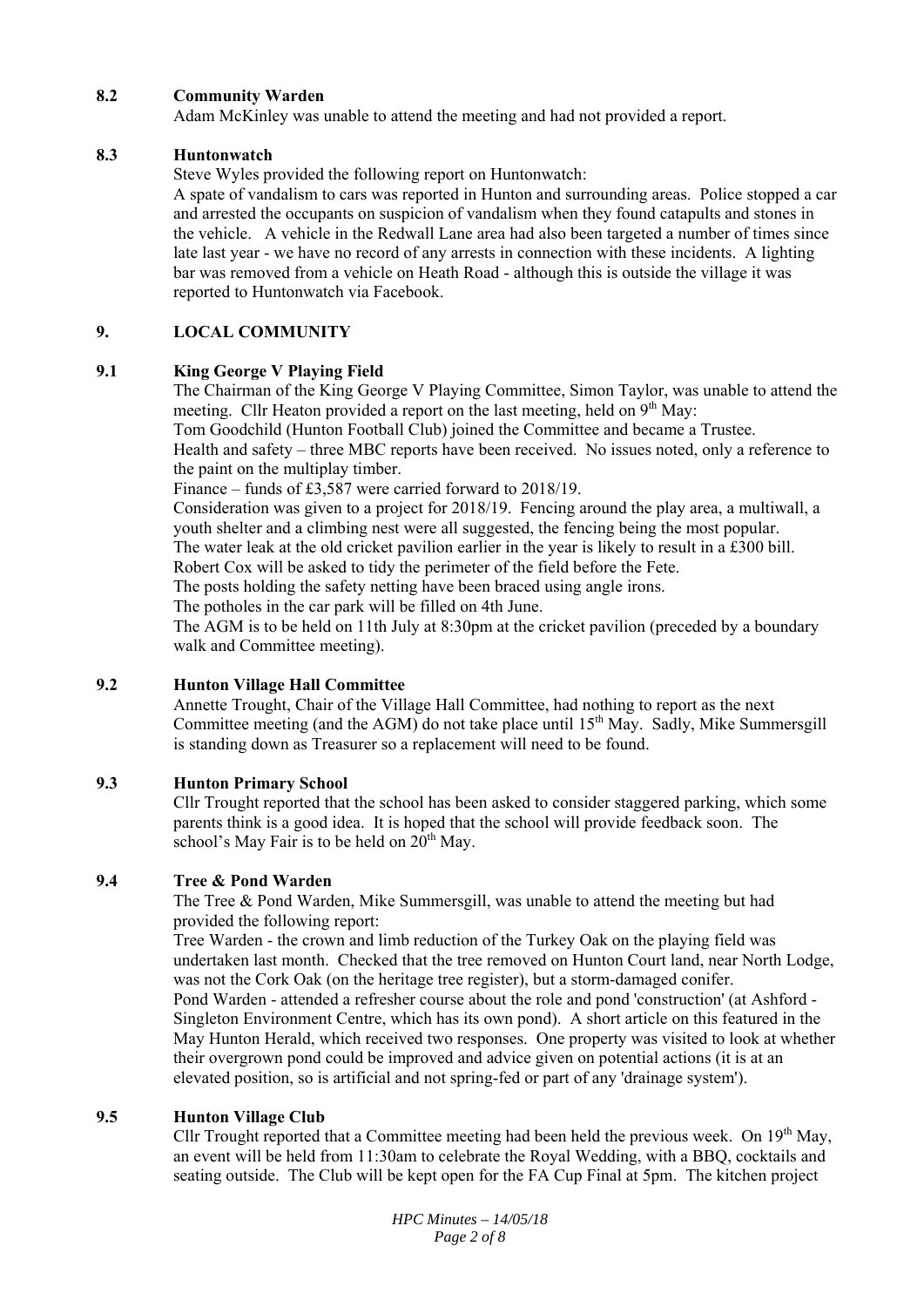has been challenging with differing Committee members' views.

#### **9.6 Traffic and Road Safety Working Party**

Cllr Ward advised that the next meeting will be held on  $17<sup>th</sup>$  May and reported the following: James Forster held a constructive meeting with representatives from Berry Gardens, drove them around the village and discussed the possibility of them paying for signage. Cllr Ward has provided them with photographs of their HGVs in the village. Berry Gardens are keen to meet with the Parish Council which Members **Agreed**. James Forster will arrange the meeting. The site manager from Countryside Properties, the developers at Vicarage Road, is also happy to meet with the Parish Council.

The development on Blunden Lane (30 houses) starts in September. The routing of the construction traffic will need to be discussed with KCC Highways.

Cllr Thomas advised that a Wares Farm monitoring meeting will take place on  $16<sup>th</sup>$  May.

# **10. APPOINTMENT OF COMMITTEES**

Members **Agreed** to the following Committee arrangements for the forthcoming year:

- Planning Committee a minimum of three Councillors.
- Traffic & Road Safety Working Party a minimum of two Councillors and one member of the public.

# **11. COUNCIL REPRESENTATIVES**

Members **Agreed** to the following appointments for the forthcoming year:

- KCC Highways Cllr Goddard and Cllr Lee
- KALC Area Committee Cllr Thomas
- Policing matters Cllr Trought and Cllr Heaton
- Hunton Primary School Cllr Trought
- Representative Trustees of the King George V Playing Field Cllr Heaton and Cllr Stanbridge
- Trustees of Hunton Village Hall Committee Cllr Trought and Cllr Heaton
- Parish Plan Steering Committee *(on hold)*  Cllr Trought, Cllr Heaton, Cllr Stanbridge and Cllr Thomas

Members **Agreed** to the following Parish Council responsibilities:

- Footpaths and ditches Cllr Heaton (primary) and Cllr Goddard (secondary)
- Road conditions and speed limits Cllr Goddard (primary) and Cllr Lee (secondary)
- Speedwatch Cllr Ward
- Hunton Parish Plan/Neighbourhood Plan *(on hold)* Cllr Trought
- Events and communications Cllr Ward
- Planning issues and consultations Cllr Thomas
- Liaison with KALC, MBC and other external bodies Cllr Thomas
- Utilities (broadband, water, electricity) Cllr Stanbridge

Borough Cllr Parfitt-Reid offered to volunteer for Speedwatch.

#### **12. APPOINTMENT OF INTERNAL AUDITOR**

Members **Agreed** to appoint Lionel Robbins as the Internal Auditor for the forthcoming year.

# **13. COUNTY & BOROUGH COUNCILLORS**

#### **13.1 County Councillor**

County Cllr Stockell was unable to attend the meeting.

#### **13.2 Borough Councillors**

Cllr Thomas congratulated Borough Cllr Parfitt-Reid on being elected. Members **Agreed** that a letter should be sent to Brian Mortimer to thank him for his past services as Borough Councillor. ACTION: CLERK

> *HPC Minutes – 14/05/18 Page 3 of 8*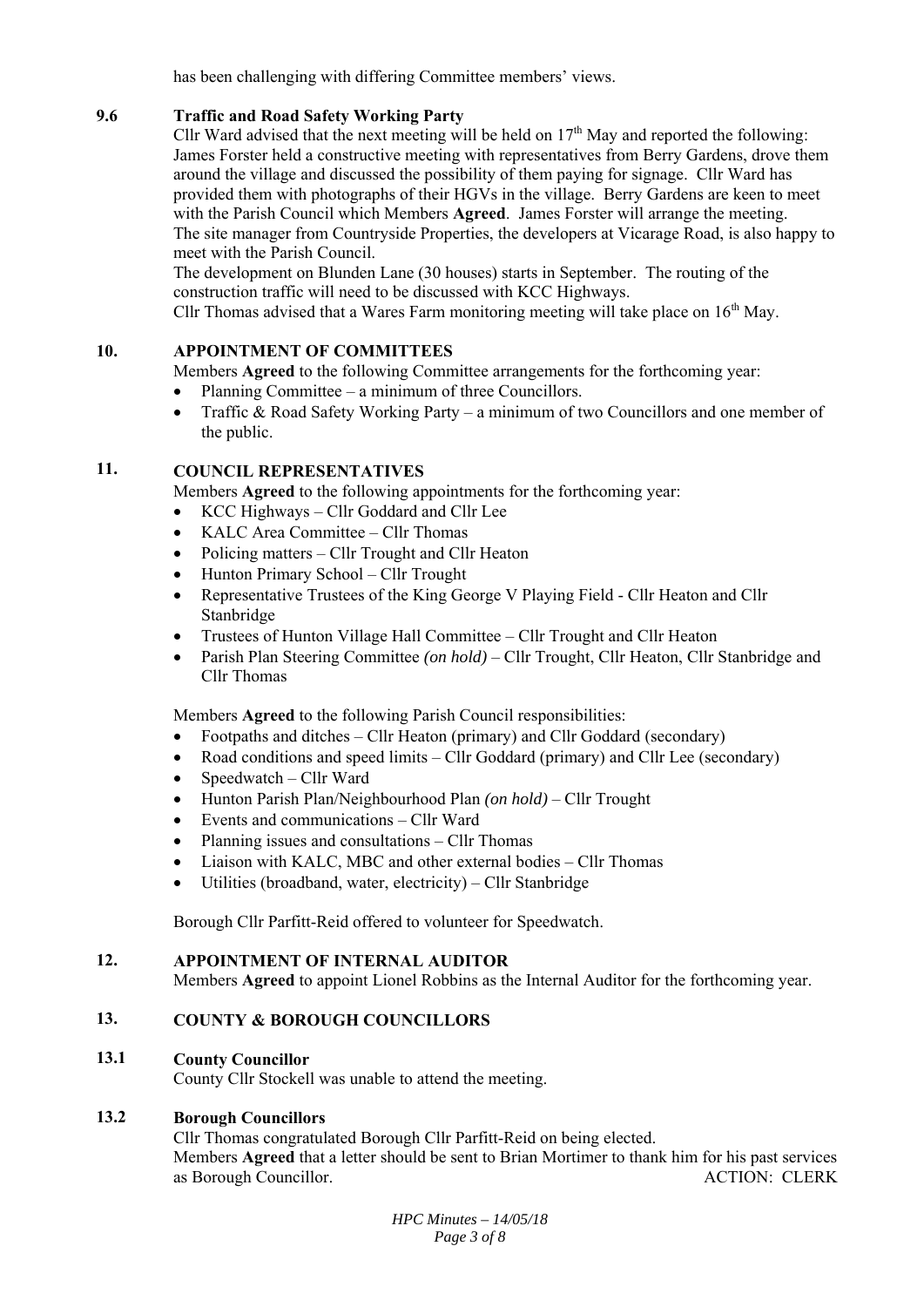### **14. PARISH COUNCILLORS**

#### **14.1 Liaison with External Bodies**

Cllr Thomas reported that he had been liaising with Linton Parish Council on the planning application for a development of 15 houses on Vicarage Field. A letter has been written to Clive English, Chairman of the MBC Planning Committee, as the development is being built in a conservation area.

#### **14.2 Footpaths and Ditches**

Cllr Heaton will spray the permissive footpath before the Hunton Fete, either early one morning or in the evening when there is no wind (he is qualified to do so). ACTION: CLLR HEATON Cllr Lee has received a complaint about the ditches on Bishops Lane but Cllr Heaton was aware of the issue and it will be resolved soon. Cllr Lee will report back to the parishioner. Cllr Thomas queried whether there was a blockage near the Beast House. Cllr Heaton advised that the culvert is too small and the ditch running alongside West Street is large and at a level higher than the road. When the ditch fills up, the culvert cannot cope with the amount of water.

#### **14.3 Highways**

Cllr Goddard has obtained prices for four items the Traffic & Road Safety Working Party would like to put in place:

- Junction of Green Lane and Hunton Road 'Unsuitable for HGVs' sign £220.
- Cllr Goddard and James Forster have cleared the foliage from the S bend sign on East Street. To paint 'Slow' markings on the road - £80.
- Gradient sign on Hunton Hill £200. Cllr Goddard to suggest to KCC Highways that they should pay for it.

Narrow section at the end of the playing field on West Street – 'Road narrows' sign - £265. Cllr Goddard will see if County Cllr Stockell has any Member funding available for these. Members **Agreed** that the Parish Council will pay for the signage and road painting if no funding is available. ACTION: CLLR GODDARD

#### **14.4 Speedwatch**

Cllr Ward reported that one more person has volunteered to do Speedwatch, as well as Borough Cllr Parfitt-Reid. Members of the Speedwatch team have been too busy to hold any sessions.

# **14.5 Hunton Parish Plan/Neighbourhood Plan**

On hold at the current time.

## **14.6 Communication & Events**

Cllr Ward reported that the following events are to take place:

- 19th May Meghan Markle's Hunton Sparkle
- $19<sup>th</sup>$  May (evening) Hannah Scott at the Village Hall
- $20<sup>th</sup>$  May Hunton Primary School May Fair
- $2<sup>nd</sup>$  June Track Dogs band at the Village Hall
- $\bullet$  16<sup>th</sup> June (2-5pm) Hunton Fete

In terms of communications, there was an article in the Kent Messenger about the construction traffic to the Vicarage Road development and the Hunton Hill closure for the water main replacement. Nothing has been reported in the Downs Mail, although the Hunton Hill closure is on their Facebook.

#### **14.7 Planning Issues and Consultations**

Cllr Thomas had nothing to report.

#### **14.8 Utilities**

Cllr Stanbridge reported that East Street had been closed for the last few days by South East Water. At South East Water, the capital maintenance people do not communicate with the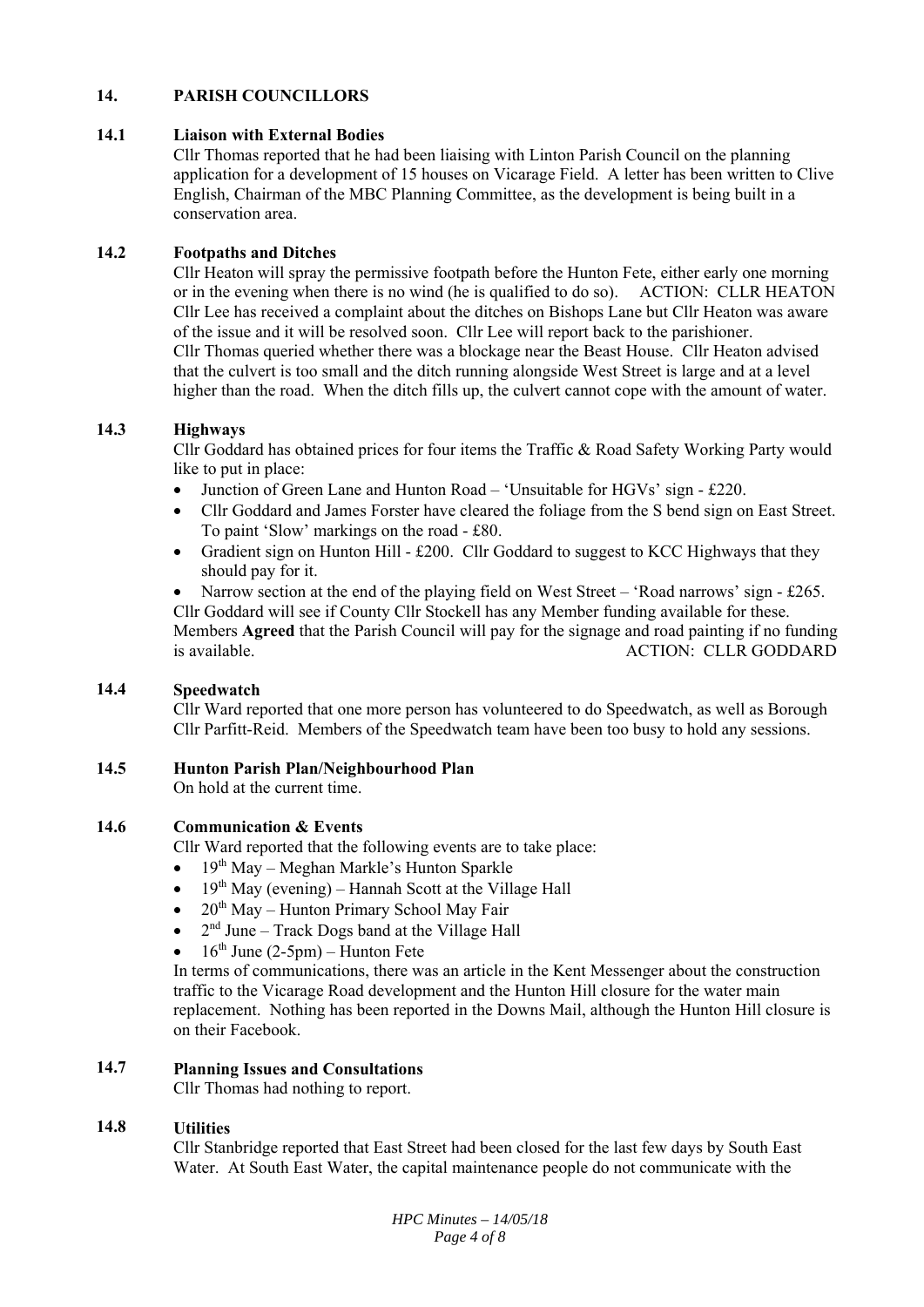repairs and maintenance people so a situation could occur where Hunton Hill and East Street are closed at the same time. Cllr Stanbridge will discuss with South East Water. Cllr Heaton noted that there was a small water leak on Hunton Hill at the moment, as part of the road is wet all the time.

#### **15. OTHER PARISH MATTERS**

#### **15.1 Flooding**

Cllr Thomas observed that Hunton does not have any Flood Wardens, so there is no system of action if there is a flood.

A number of houses in the village have not been attended to with resilience items as the company supplying them has had some problems.

It will be necessary to speak to Susan Laporte at KCC Highways to establish that the Parish Council does have the authority to close roads during a flood and what the procedure should be. ACTION: CLLR THOMAS

The flood signs have been received and are in the container near the Village Hall.

#### **15.2 Clerk's Report**

The Clerk had nothing to report.

#### **15.3 General Data Protection Regulation (GDPR)**

The House of Commons has accepted a Government amendment to the Data Protection Bill which, once the Bill has been enacted, will exempt all town, parish and community councils from the requirement to appoint a Data Protection Officer. The Parish Council can still appoint a Data Protection Officer if it wishes.

NALC, KALC, SLCC and the ICO have provided information on actions to comply with GDPR, including templates, checklists and model policies to assist in the process. Suggested actions include:

- Information audit to document personal data held, where it came from, who it is shared with, lawful basis for processing it.
- Retention and disposal policy.
- Review documents to see if they need to be retained or destroyed in line with the retention and disposal policy.
- Information and data protection policy.
- Electronic communication policy.
- Privacy notices include on website, on forms requesting consent, emails.
- Subject access policy.
- Review how consent is sought, recorded and managed.
- Procedure on detecting, recording and investigating a personal data breach.
- Use of the Data Protection Impact Assessment checklist to determine whether a DPIA needs to be carried out (usually for new systems/processes rather than existing).
- Cyber security laptop security, removable media controls, malware prevention, mobile working policy, encryption, password protection.
- CCTV policy, retention, signage, ICO code of conduct.

The Clerk is working on this and will provide a more detailed update and suggested policies to adopt at the Parish Council meeting in July. ACTION: CLERK

#### **16. CONSULTATIONS**

#### **16.1 MBC – Strategically Important Play Area Parish Grant Scheme Informal Consultation**

In 2017, Maidstone Borough Council's Parks and Open Spaces Team reviewed the provision of play areas across the Borough to ensure the majority of families have a play area within a 12 minute walk of their home. This resulted in the identification of a network of Strategically Important Play Areas (SIPAs). A number of these SIPAs are owned by Parish Councils and therefore MBC decided to set aside £200,000 to support the improvement of these sites. An application process has been drafted for Parish Council's to bid for funding. Before it is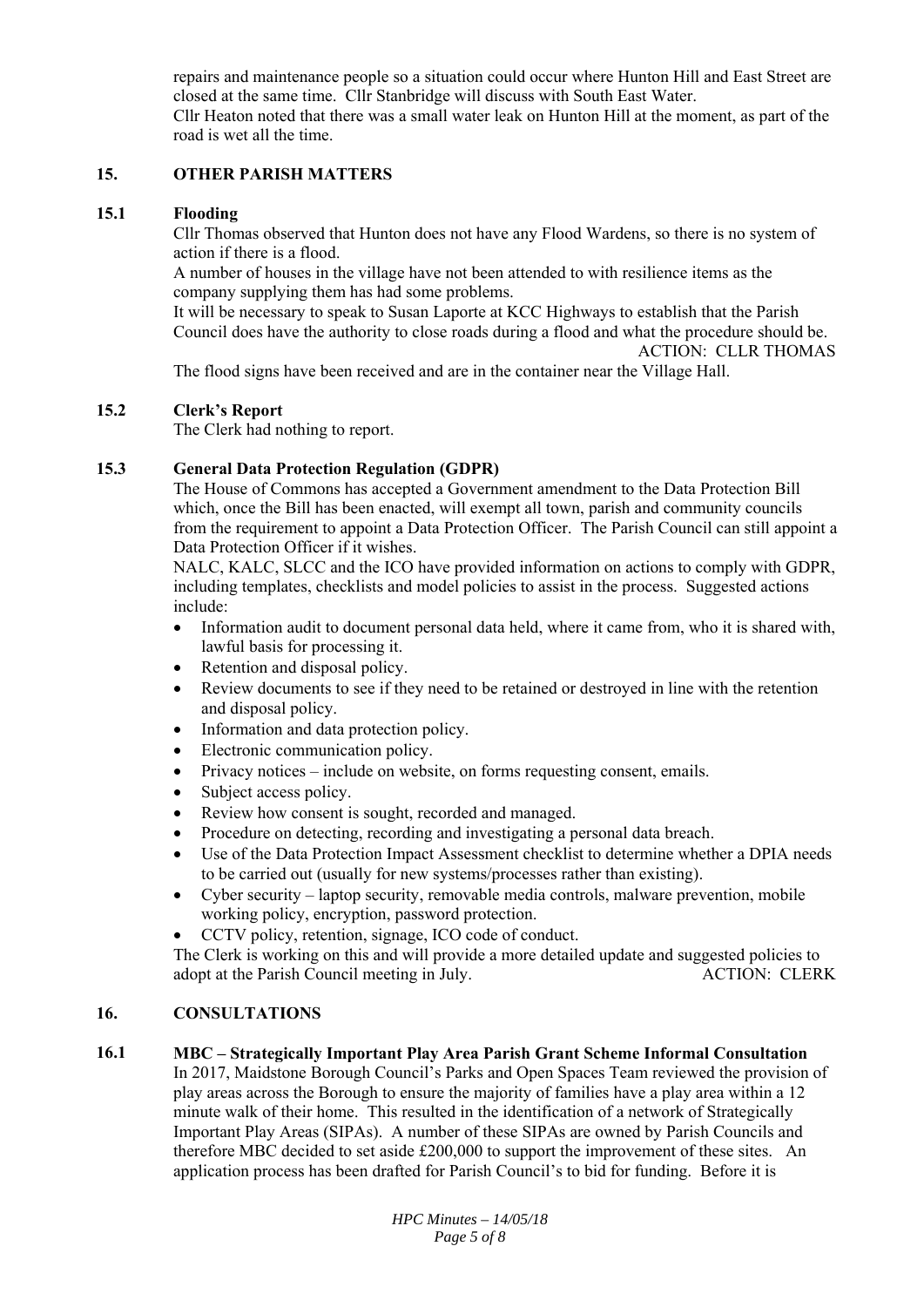formally launched, MBC is asking for views on the process proposed to allocate funding to Parish Councils and the time needed for completion of the application. Members had no comments to make other than the £200,000 set aside for Parish Councils is disproportionate compared to the £1.8m total available for the improvement of Strategically Important Play Areas. The Contract of the Contract of ACTION: CLERK

#### **17. FINANCE**

#### **17.1 Statement of Internal Control**

The Parish Council needs to review the effectiveness of the system of internal control as the Annual Governance Statement needs to be completed in the Annual Governance & Accountability Return. Members reviewed the Statement of Internal Control produced by the Clerk and **Agreed** that it could be signed and included with the year-end accounts. The Statement was signed by the Chairman and the Clerk.

#### **17.2 Annual Review of Effectiveness of Internal Audit**

In carrying out the Council's Annual Review, Members **Agreed** that:

- the Internal Auditor is independent of the Council, has no involvement in the financial decision making and is competent to carry out an effective audit of the Council's system of internal control;
- the review and scope of the internal audit adequately assesses the Council's internal controls, governance processes and management of risk;
- they understand the importance of the relationship between the internal auditor and the Council;
- adequate preparations are made for the audit procedure; and
- reports received from the Internal and External Auditor are actioned when necessary.

#### **17.3 Internal Audit**

The Internal Auditor, Lionel Robbins, will carry out the audit on 25<sup>th</sup> May 2018. The report of the Internal Auditor will be provided at the Parish Council meeting on  $16<sup>th</sup>$  July 2018.

#### **17.4 Accounts 2017/18**

Members **Agreed** that the Council's Statement of Accounts should be approved. The Accounts were signed by the Chairman and the Clerk. The Chairman also signed the year-end financial book. The Fixed Asset Register was considered and Members **Agreed** that the Community Orchard picnic table provided by Hunton Engineering should be insured and included on the Fixed Asset Register. The Second Second Second Second Second Second Second Second Second Second Second Second Second Second Second Second Second Second Second Second Second Second Second Second Second Second Second Second Members **Agreed** that the trees planted in the Community Orchard should also be insured and

included on the Register at a value of £20 each for 40 trees. ACTION: CLERK

#### **17.5 Annual Governance and Accountability Return 2017/18**

#### **17.5.1 Section 1 – Annual Governance Statement**

Members considered the Annual Governance Statement contained in Section 1 on page 4 of the Annual Governance & Accountability Return (AGAR) and determined that the statements numbered 1 to 8 could all be answered "Yes" and statement number 9 should be answered "N/A". Members **Resolved** that the Annual Governance Statement be approved. Page 4 of the AGAR was signed by the Chairman and the Clerk.

#### **17.5.2 Section 2 – Accounting Statements**

Members considered the Accounting Statements contained in Section 2 on page 5 of the AGAR and **Resolved** that they be approved. The Clerk had already signed page 5 of the AGAR according to the requirements of the external auditor. It was signed by the Chairman.

#### **17.6 Budget Monitoring Reports**

Members considered reports showing the budget and actual figures for 2017/18; the budget for 2018/19 as discussed at the January 2018 Parish Council meeting; and receipts and payments for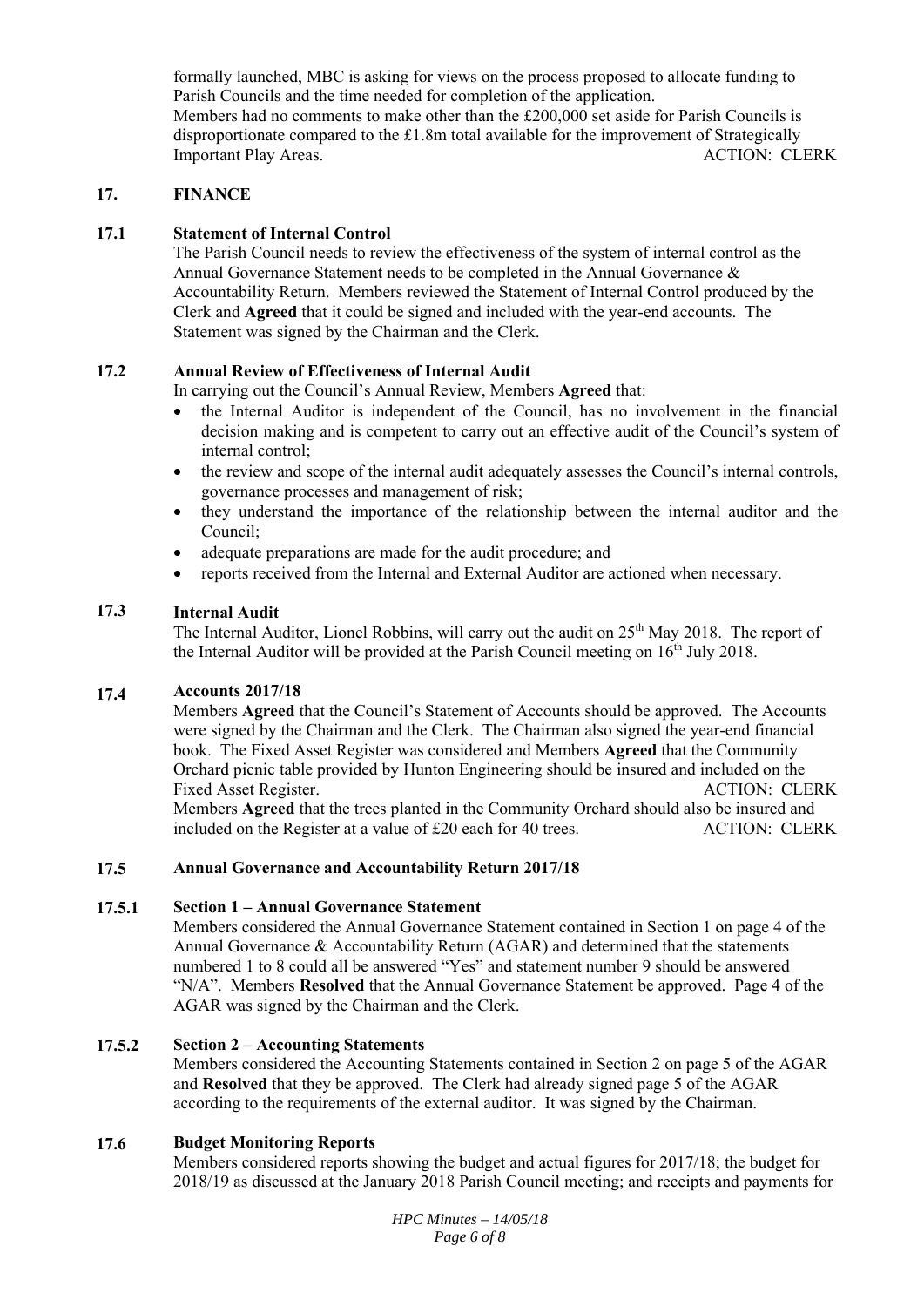April 2018. The preliminary 2018/19 budget has been adjusted to include the following agreed at the Parish Council meetings on  $22<sup>nd</sup>$  January and  $26<sup>th</sup>$  March:

- addition of the precept of £26,000 for 2018/19;
- removal of the £1,000 Hunton Parish Plan communications budget;
- addition of a £2,500 budget for costs associated with the old cricket pavilion removal and green container clearance;
- addition of a £3,802 budget for the kerbstones outside the school as not spent in 2017/18;
- addition of a £1,000 budget for Highways costs (to fund recommendations by the T&RSWP).

Members **Agreed** to make the following additional adjustments to the budget:

- reduce the Parish Services Scheme income budget from £1,798 to £1,468 to reflect the actual amount to be received;
- increase the Clerk's office allowance budget from £480 to £520 as the March payment was not debited from the bank until April;
- increase the salaries budget from £4,794 to £5,285 as the March payment was not debited from the bank until April and to account for the increase in Clerk's salary (if agreed at Item 17.13);
- increase the Open Spaces budget from £700 to £1,900 to incorporate tree surgery work carried over from 2017/18.

Members **Noted** the reports and **Approved** the changes to the budget for 2018/19.

#### **17.7 Income Received**

Members **Noted** the following income received since the last meeting:

| Hunton Village Hall Committee – FIT receipt     | £211.39    |
|-------------------------------------------------|------------|
| Maidstone Borough Council – Precept for 2018/19 | £26,000.00 |

Cllr Trought reviewed and signed the bank reconciliation.

#### **17.8 Payments Made**

Members **Approved** the following payments made since the last meeting:

| Unity Trust Bank – Service charge                                                | £18.00    |
|----------------------------------------------------------------------------------|-----------|
| $SO -$ Sharon Goodwin – Salary & office allowance – March                        | £435.54   |
| 300237 – Yalding Parish Council – Contribution towards Yalding Parish Playscheme | £100.00   |
| 300238 – Hunton Arborists – Remedial work on Turkey Oak tree                     | £1,440.00 |
| $300239$ – Cllr Goddard – Reimbursement for residual payment to KCC for signage  | £20.00    |
| $SO -$ Sharon Goodwin – Salary & office allowance – April                        | £435.54   |

#### **17.9 Cheques for Signature**

Members **Agreed** that the following payments be approved and the cheques were signed by Cllrs Ward and Goddard:

| $300240 -$ King George's Field Hunton $- 2018/19$ contribution                                | £6,000.00 |
|-----------------------------------------------------------------------------------------------|-----------|
| $300241$ – NALC – LCR subscription                                                            | £17.00    |
| 300242 - KALC - Annual membership subscription                                                | £303.07   |
| $300243 - E. ON - Street lighting electricity$                                                | £10.27    |
| $300244$ – Mike Summersgill – Tree & Pond Warden training expenses                            | £28.40    |
| 300245 - Hunton Parish Hall Committee - Contribution towards running costs (1st half) £500.00 |           |
| 300246 – Helen Ward – Posters for Annual Parish Meeting                                       | £40.00    |

Cheque 300246 for Cllr Ward was signed by Cllr Goddard and Cllr Heaton.

#### **17.10 Picnic Table for Community Orchard**

Members **Agreed** to purchase a picnic table for the Community Orchard at a cost of £687.50 plus VAT, putting the £225 raised at Steve and Sue Wyles' cream tea towards the cost.